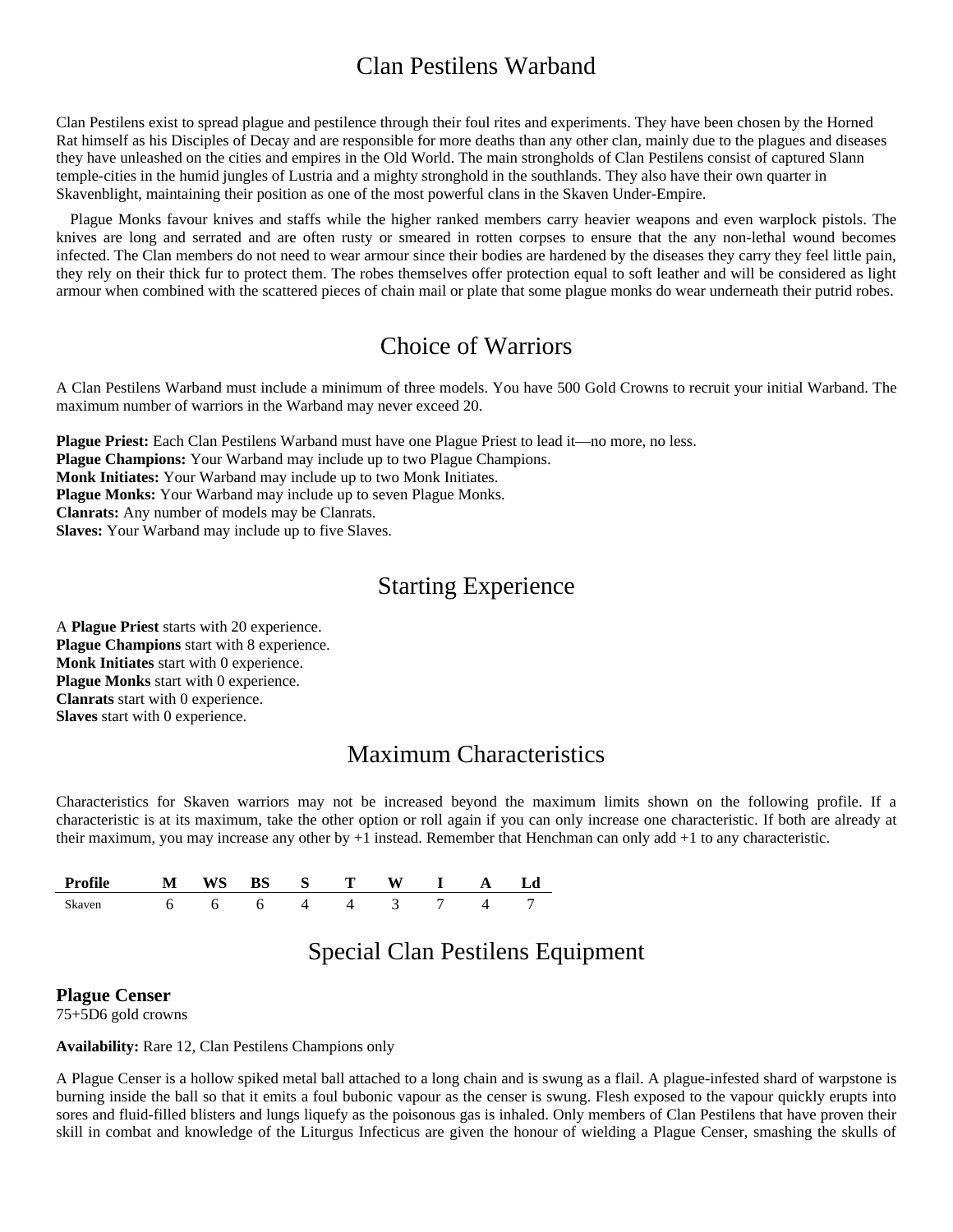their enemies or watching them die as their lungs liquefy. More often than not the Censer Bearers themselves die from the lethal fumes but they die with a grim smile on their lips as they know they will now meet the Horned Rat, their master.

| <b>Range</b> | Strength              | <b>Special Rules</b>            |
|--------------|-----------------------|---------------------------------|
| Close Combat | As user, as user $+2$ | Heavy, Two-handed, Fog of Death |

#### **SPECIAL RULES**

**Heavy:** The Plague Censer is wielded as a flail, and offer +2 Strength only on the first round of combat.

**Two-handed**: A flail requires two hands to use and a models using a flail may not use a shield, buckler or additional hand weapon in close combat. If the model has a shield he still gets  $a + 1$  bonus to his armour save against shooting.

**Fog of Death:** The billowing clouds of vapour created by the swinging Censer makes the wielder a difficult target to shoot at, there is an extra penalty of -1 to hit for shooting at the wielder of a Plague Censer. In addition a model hit by a Plague Censer must roll equal to or under his Toughness or the bubonic vapours overcome the model and inflict one wound, but will not cause critical hits. A roll of 6 always causes a wound on a model, regardless of its Toughness, no armour save is allowed as the vapours penetrate any defenses. This wound is taken in addition to the hit by the flail which means that the model may suffer several hits.

## Special Clan Pestilens Skills

|                         | Combat | <b>Shooting</b> | Academic | <b>Strength</b> | <b>Speed</b> | <b>Special</b> |
|-------------------------|--------|-----------------|----------|-----------------|--------------|----------------|
| <b>Plague Priest</b>    |        |                 |          |                 |              | X              |
| <b>Plague Champions</b> | x      |                 |          |                 |              | X              |
| <b>Monk Initiates</b>   |        |                 |          |                 |              |                |

#### **Cloud of Flies**

The Skaven is surrounded by a cloud of buzzing flies. The flies will get in the eyes of enemy models. Any model in base contact with the character suffers a -1 penalty to all to hit rolls. Members of Clan Pestilens and followers of Nurgle are immune to this effect.

#### **Frenzy**

The Skaven has contracted a disease that gives him feverish nightmares that turn him into a frothing madman in combat. The Hero is subject to *Frenzy*.

#### **Resilience**

The disease-ridden Skaven has an increased resilience to wounds and his Toughness is increased by +1, note that this is the only way for a Skaven to gain T5.

#### **No Pain**

The Skaven has little feeling left in his rotten body and ignores blows that would have sent a manling or clanrat to the ground. The Hero treats a *Stunned* result as *Knocked down*.

#### **Fear**

The Skaven's body is ridden with open sores, numerous pus spilling blisters and his rotting flesh is likely to come off any minute. The Hero causes *Fear*.

## Clan Pestilens Equipment List

#### **Hand-to-hand Combat Weapons Hand-to-hand Combat Weapons**

| Dagger               | 1st free/2 wt     | Dagger                          | 1st fr          |
|----------------------|-------------------|---------------------------------|-----------------|
| Flail                | $15 \text{ gc}$   | Club/Staff                      | gc              |
| Halberd              | $10 \text{ gc}$   | Sword                           | $10 \text{ gc}$ |
| Spear                | $10 \text{ gc}$   | Spear                           | $10 \text{ gc}$ |
| Sword                | $10 \text{ gc}$   | Flail (Plague Monks only) 15 gc |                 |
| Staff                | $3 \text{ gc}$    |                                 |                 |
| Double-Handed Weapon | $15 \text{ g}c$   | <b>Missile Weapons</b>          |                 |
| <b>Plague Censor</b> | $100 \text{ gc*}$ | Sling                           | $\overline{g}c$ |

#### **Hero Equipment List Henchmen Equipment List**

# wt Dagger 1st free/2 gc

| Spear                           | $10 \text{ gc}$ |  |
|---------------------------------|-----------------|--|
| Flail (Plague Monks only) 15 gc |                 |  |

#### Missile Weapons

|       | <b>IVIISSIIU VVUAPUIIS</b> |       |  |
|-------|----------------------------|-------|--|
| Sling |                            | $2-g$ |  |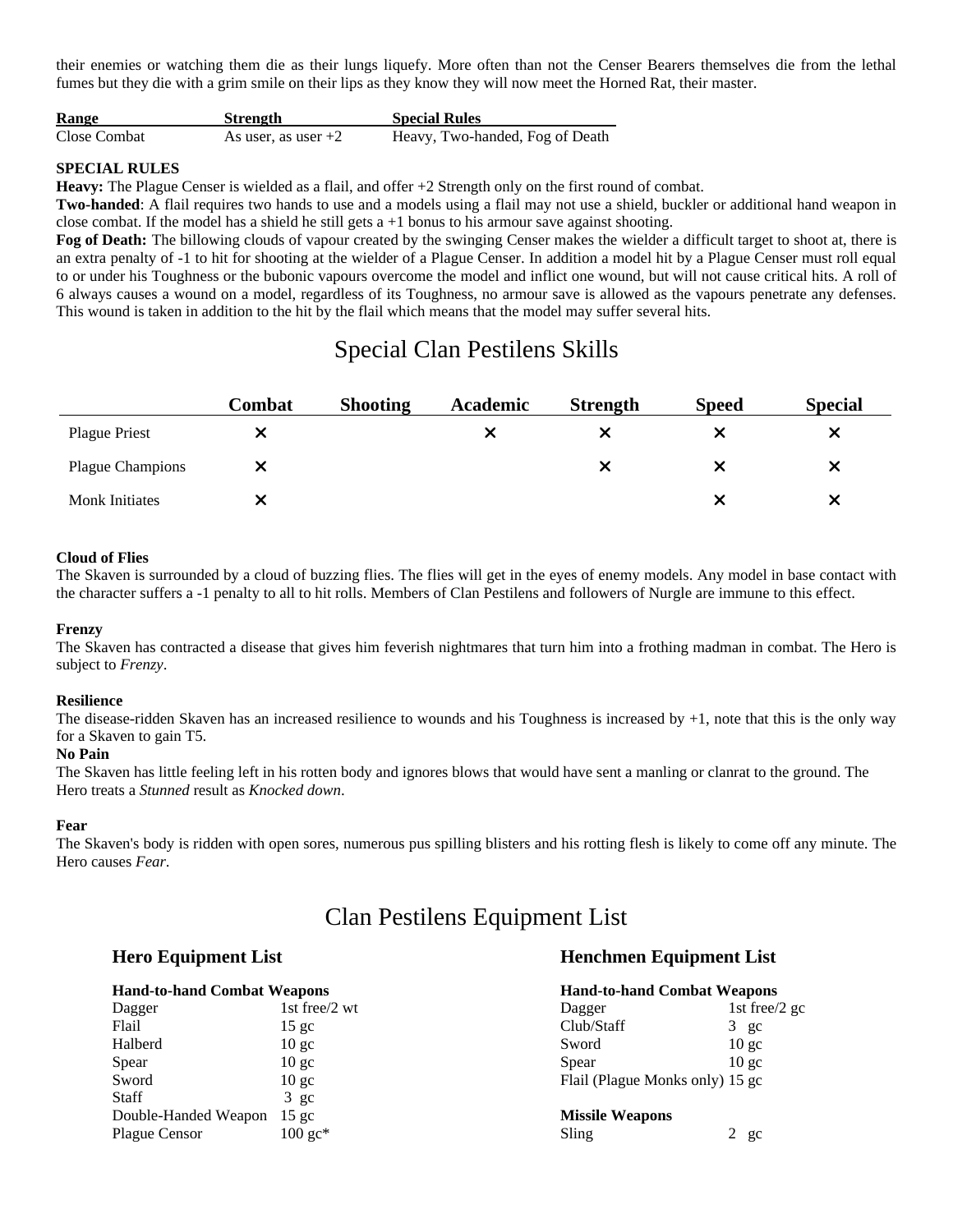| <b>Missile Weapons</b> |                            | Armour       |                  |
|------------------------|----------------------------|--------------|------------------|
| Sling                  | 2 $\,$ gc                  | Light Armour | $20$ gc          |
| <b>Warplock Pistol</b> | $35$ gc $(70$ for a brace) | Shield       | $5$ gc           |
|                        |                            | Helmet       | 10 <sub>gc</sub> |
| Armour                 |                            |              |                  |
| Light Armour           | $20 \text{ gc}$            |              |                  |
| Shield                 | 5.<br>gc                   |              |                  |
| Helmet                 | $10 \text{ gc}$            |              |                  |

\* – The lower cost of these items represents the Plague Priest outfitting his Warband with the best equipment available in Skavenblight or their Temple cities in Lustria. These prices are for a starting Warband *only*. Later purchases of these items are done using the price and rarity chart from the Mordheim rules.

## **Heroes**

## **1 Plague Priest**

#### **65 Gold Crowns to hire**

The Plague Priests are senior members of Clan Pestilens and command lesser strongholds or lairs and lead the smaller armies to battle. Although Clan Pestilens follow the Cult of the Horned Rat they have some rituals of their own designed to initiate new Plague Monks and to honour the Horned Rat. These rituals also consolidate the intimate bond between Clan Pestilens and the Horned Rat as his chosen disciples of pestilence and it is the Plague Priests that hold these rituals or assist a Plaguelord if one is present.

| Profile | ws | S. | Т |  | J.G |
|---------|----|----|---|--|-----|
|         |    |    |   |  |     |

**Weapons/Armour:** The Plague Priest may have any equipment from the Clan Pestilens equipment list.

#### **SPECIAL RULES**

**Leader:** Any models in the Warband within 6" of the Loremaster may use his Leadership instead of their own.

#### **0-2 Plague Champions**

#### **40 Gold Crowns to hire**

Plague Champions rank between Plague Monks and the much-feared Plague Priests and have studied the Liturgus Infecticus well. The most skilled of the Champions are set to lead regiments of Plague Monks in combat, where their leadership and oratory abilities are expected to install strength in the Plague Monks around them. They are to lead the way to the enemies of the Horned Rat and Clan Pestilens, be the first to enter in the fray and the last to leave. Besides their duties on the battlefield they assist the Plague Priests in preparing new lethal diseases and hold a vital position in the rituals in honour of the Horned Rat.

| Profile | ----<br>N |  | m |  |  |
|---------|-----------|--|---|--|--|
|         |           |  |   |  |  |

**Weapons/Armour:** Plague Champions may have any equipment from the Clan Pestilens equipment list.

#### **0-2 Monk Initiates**

**15 Gold Crowns to hire**

Monk Initiates are Clanrats that have just recently been introduced into the ranks of the plague ridden monks of Clan Pestilens.

| Profile | M | WC<br>N |                     | $S$ T    | w |  | Ld |
|---------|---|---------|---------------------|----------|---|--|----|
|         |   |         | $\sim$ 3.000 $\sim$ | $\sim$ 3 |   |  |    |

**Weapons/Armour:** Monk Initiates may have any equipment from the Clan Pestilens equipment list.